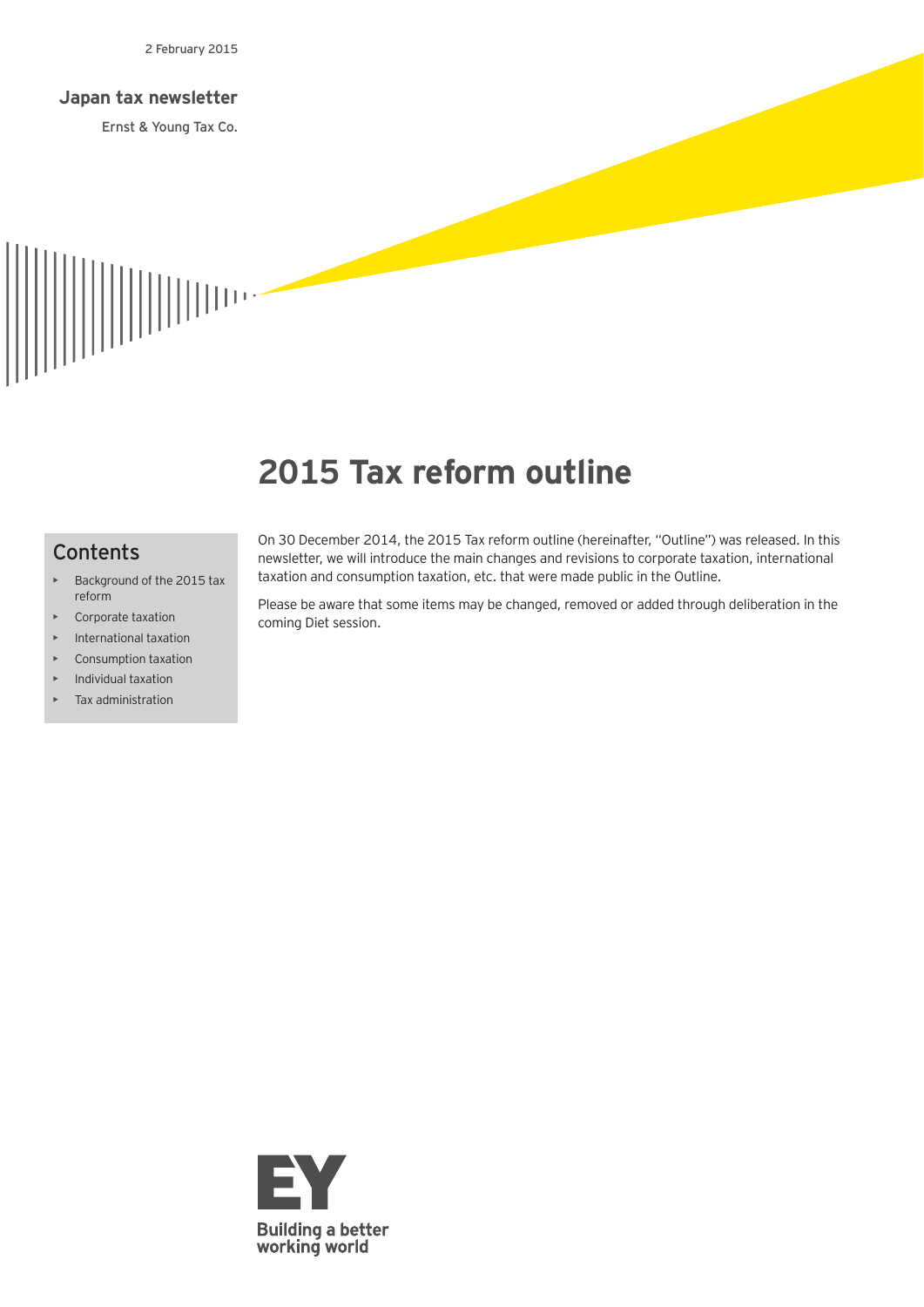# **Background of the 2015 tax reform**

- Corporate tax will be reformed with an emphasis on growth with the aim of overcoming deflation and achieving economic revitalization.
- Measures will be taken to combat the low birth rate/aging population/population decline, correct the overconcentration of people in Tokyo and revitalize rural regions.

# **Corporate taxation**

#### **Framework of corporate tax reform**

The purpose of the new corporate tax reform is to change the structure of corporate taxation to a growth-oriented structure by "lowering the tax rate with the enlargement of the taxation base." Under the new structure of corporate taxation, companies will be encouraged to actively undertake capital investments for profitability improvement and take on challenges for new technology development by reducing the tax burden for companies that have a strong "earning power" or are willing to generate corporate income as the tax burden is shared by broader sources, so as to stimulate growth.

The reform aims to lower the effective corporate tax rate to below 30% over several years starting on FY2015, while alternative permanent tax revenue will be secured through, among others, the enlargement of the taxation base under the improved system.

The first step is to lower the corporate tax rate from the current 25.5% to 23.9% in the 2015 tax reform simultaneously with the revision of the net operating loss (NOL) carry-forward system, the revision of the dividends received deduction (DRD) system, the expansion of size-based taxation (corporate enterprise tax), and the revision of special taxation measures. The standard tax rate for corporate enterprise tax per income levy for large corporations (including local corporate special tax) will be lowered from the current 7.2% to 6.0% in FY2015 and 4.8% in FY2016 in conjunction with the expansion of size-based taxation. Through these measures, the effective corporate tax rate through the country and municipalities will be lowered from the current 34.62% to 32.11% (down 2.51%) in FY2015 and 31.33% (down 3.29%) in FY2016.

**Effective corporate tax rates**

| ∩urrent | <b>FVON15</b> | FY2016    |
|---------|---------------|-----------|
| ۱Л      | 110%<br>つつ    | .33%<br>ٮ |

Note: Calculated based on a model large corporation subject to size-based taxation (standard tax rate)

The second step will be to lower the tax rates further in the FY2016 tax reforms by securing tax revenue through, among others, the enlargement of the taxation base. Tax reforms in subsequent years

- Measures will be taken to correspond with the change in timing of the consumption tax increase.
- Efforts will be made to appropriately tax transactions made over international borders and the movement of people, in light of the contents of the BEPS project that the OECD is promoting.

will continue to make similar efforts to lower the effective corporate tax rate to below 30%. As part of these efforts, issues such as the scope of corporations subject to size-based taxation, the unification of depreciation method to the straight-line method, and whether to repeal the deductibility of corporate enterprise tax will be considered.

Small and medium-sized enterprises (i.e., corporations with stated capital of 100 million yen or less), which make up 99% of all corporations, are treated differently from large corporations under many taxations systems in addition to the application of lower tax rates and various other tax measures. The appropriateness of the uniform treatment of corporations with stated capital of 100 million yen or less as Small and medium-sized enterprises will be examined with careful evaluation of the actual conditions of these corporations. Meanwhile, given that 70% of Small and medium-sized enterprises are not generating taxable income and the tax burden concentrates on those generating taxable income, which are only a small portion of the total, the examination of the overall taxation on Small and medium-sized enterprises will be continued from a broad perspective in consideration of the purpose and background of various taxation systems.

Taxation on public interest corporations, cooperatives, etc., will also be subject to ongoing examination with careful evaluation of their actual conditions and in light of the intent of the new corporate tax reforms.

Corporations will be required to adjust the carrying amounts of deferred tax assets and liabilities for any change in the effective corporate tax rate if the reform bill has been promulgated and the applicable future tax rates and the details of the new taxation have been finalized by their financial year end date. Therefore, March year-end companies need in practice to evaluate the effect of the new tax reforms on accounting for income taxes in advance.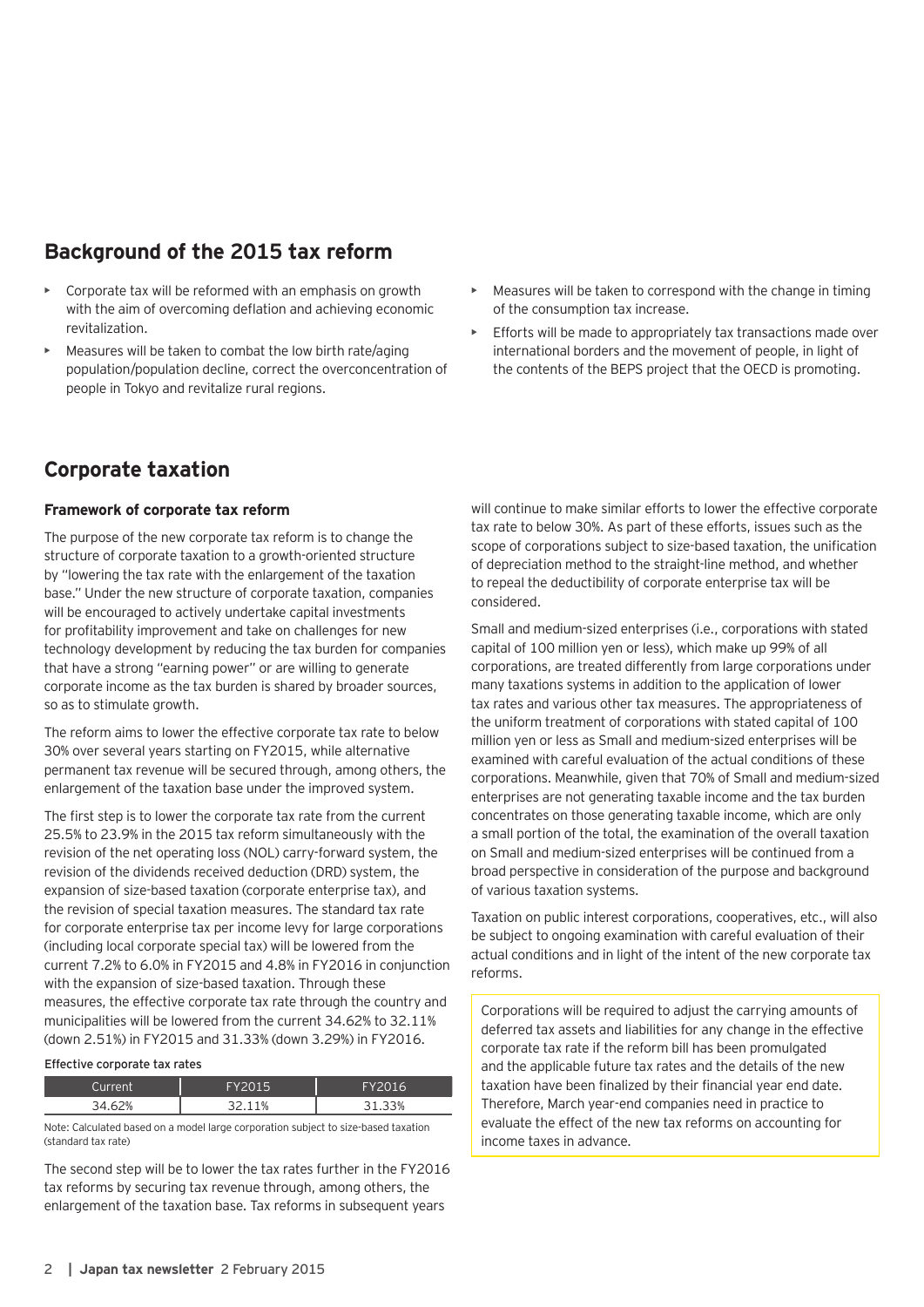#### **Corporate tax rates lowered**

A final decision has been made to lower the national corporate tax rates. As a result, the national corporate tax rate will be lowered from 25.5% to 23.9% for fiscal years beginning on or after 1 April 2015. The special tax benefits to Small and medium-sized enterprises will be extended for 2 years and the tax rate applicable to their annual income up to 8 million yen will continue to be lowered from 19% to 15% for fiscal years beginning on or before 31 March 2017.

|                           |                                                        | Current | Proposed    |
|---------------------------|--------------------------------------------------------|---------|-------------|
| Ordinary corporations     |                                                        | 25.5%   | 23.9%       |
| Small and<br>medium-sized | Annual income up to 8<br>million yen                   |         | 15%(Note 2) |
| enterprises<br>(Note 1)   | Portion of annual income in<br>excess of 8 million yen | 25.5%   | 23.9%       |

Notes:

- "Small and medium-sized enterprises" in the table above mean ordinary corporations with stated capital or capital contributions of 100 million yen or less or without any capital or capital contributions as of the end of each fiscal year (excluding wholly-owned subsidiaries of a large corporation with capital of 500 million yen or more and corporations whose outstanding shares are wholly-owned by multiple large corporations within a 100% group)
- 2 The lower tax rate applicable to Small and medium-sized enterprises that would otherwise be 19% had been lowered to 15% as part of "special tax benefits." The application period of these special tax benefits will be extended for 2 years.

#### **Revision of the net operating loss (NOL) carry-forward system**

The net operating loss (NOL) carry-forward system will be revised as follows:

- 1. The limit on NOL deduction under the carry-forward system for loss on blue-return filing, loss on disaster and consolidated loss will be lowered in phases as follows:
	- i. For fiscal years beginning between on or after 1 April 2015 and on or before 31 March 2017 to which loss is carried forward, the limit will be lowered to the amount equivalent to 65% of taxable income before the application of loss carried forward (from the current 80%).
	- ii. For fiscal years beginning on or after 1 April 2017 to which loss is carried forward, the limit will be lowered to the amount equivalent to 50% of taxable income before the application of loss carried forward.

|                           | Current                     | <b>Fiscal years</b><br>beginning between<br>on or after 1 April<br>2015 and on or<br>before 31 March<br>2017 | <b>Fiscal years</b><br>beginning on or<br>after 1 April 2017 |
|---------------------------|-----------------------------|--------------------------------------------------------------------------------------------------------------|--------------------------------------------------------------|
| Limit on NOL<br>deduction | 80% of<br>taxable<br>income | 65% of taxable<br>income                                                                                     | 50% of taxable<br>income                                     |

- 2. In conjunction with the revision described in *1* above, the following measures will be taken for fiscal years beginning on or after 1 April 2015.
	- i. The current limit on NOL deduction (equivalent to 100% of taxable income) will continue to be applied to Small and medium-sized enterprises.
	- ii. For corporations that have commenced reorganization or rehabilitation procedures, the applicable limit will be the amount equivalent to 100% of taxable income for fiscal years which contain days within the period starting from the day on which a decision is granted to commence such procedures to the day on which 7 years have passed since the day on which a decision is granted to approve the reorganization or rehabilitation plan. (However, this does not apply to fiscal years ending on or after the day on which shares of such a corporation are listed again on a financial instruments exchange.)
	- iii. For newly established corporations, the applicable limit will be the amount equivalent to 100% of taxable income for fiscal years which contain days within the period starting from the establishment date of a corporation to the day on which 7 years have passed since the establishment date. (However, this does not apply to fiscal years ending on or after the day on which shares of such a corporation are listed on a financial instruments exchange.)

Note: Excludes wholly-owned subsidiaries of a large corporation with capital of 500 million yen or more and corporations whose outstanding shares are wholly-owned by multiple large corporations within a 100% group.

iv. The current limit on NOL deduction (equivalent to 100% of taxable income) will continue to be applied to specific purpose companies (TMKs), investment corporations (J-REITs), etc., to which the dividend deduction system applies.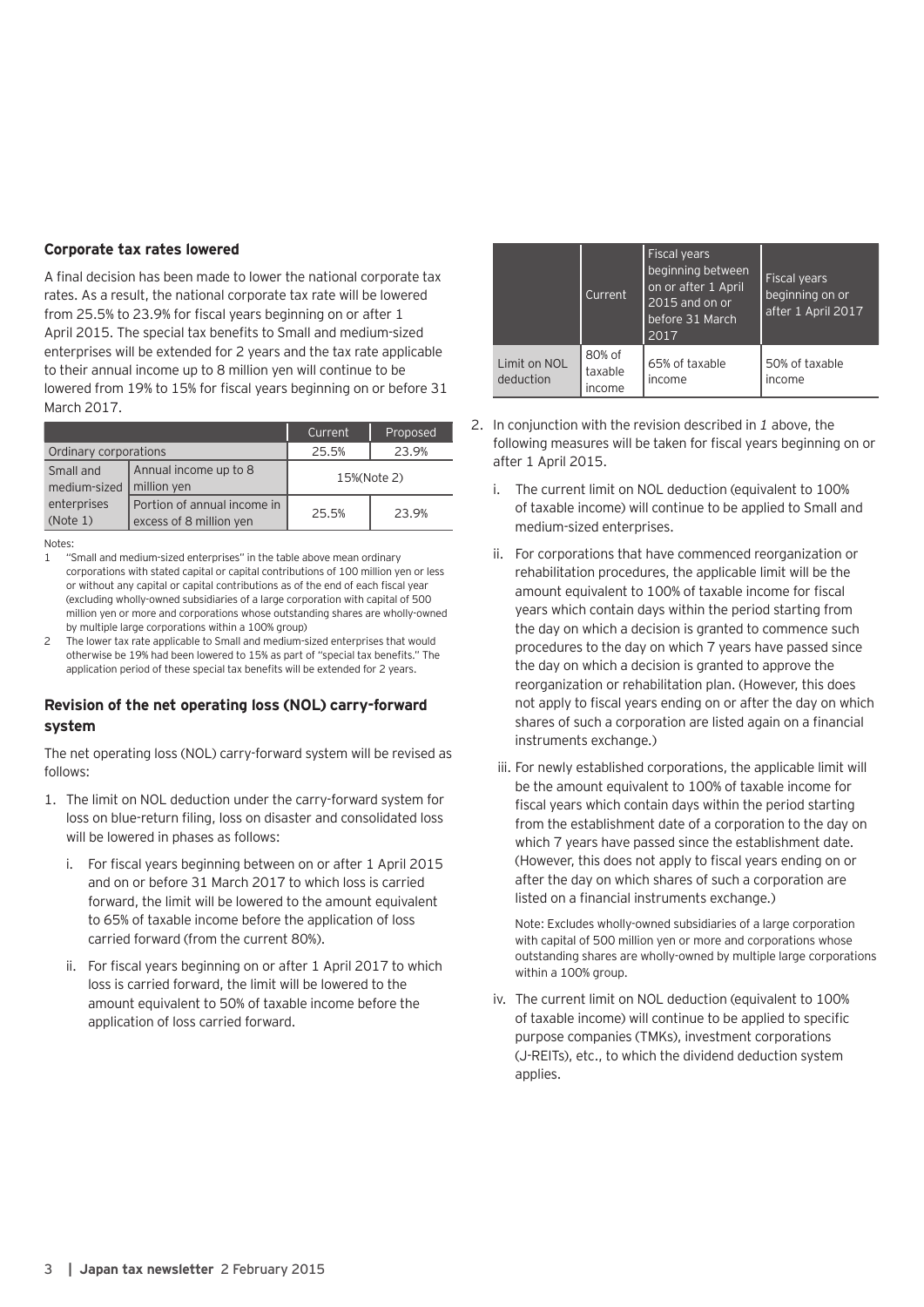|                                                                                                                                                                                                                                                                                                                             | Limit on NOL deduction    |                                                                                                                                                                                                                         |
|-----------------------------------------------------------------------------------------------------------------------------------------------------------------------------------------------------------------------------------------------------------------------------------------------------------------------------|---------------------------|-------------------------------------------------------------------------------------------------------------------------------------------------------------------------------------------------------------------------|
|                                                                                                                                                                                                                                                                                                                             | Current                   | Proposed                                                                                                                                                                                                                |
| Small and medium-sized<br>enterprises                                                                                                                                                                                                                                                                                       |                           | 100% of taxable income                                                                                                                                                                                                  |
| Corporations that have<br>commenced reorganization<br>or rehabilitation procedures:<br>for fiscal years which contain<br>days within the period<br>starting from the day on<br>which a decision is granted to<br>commence such procedures<br>to the day on which 7 years<br>have passed since the day of<br>such a decision | 100% of taxable<br>income | 100% of taxable<br>income<br>(However, this does not<br>apply to fiscal years<br>ending on or after the<br>day on which shares<br>of such a corporation<br>are listed again on a<br>financial instruments<br>exchange.) |
| Newly established<br>corporations                                                                                                                                                                                                                                                                                           |                           | 100% of taxable<br>income<br>(However, this does not<br>apply to fiscal years<br>ending on or after the<br>day on which shares<br>of such a corporation<br>are listed on a financial<br>instruments exchange.)          |
| Specific purpose companies<br>(TMKs), investment<br>corporations (J-REITs),<br>etc., to which the dividend<br>deduction system applies                                                                                                                                                                                      |                           | 100% of taxable income                                                                                                                                                                                                  |

3. The carry-forward period of loss on blue-return filing, loss on disaster and consolidated loss will be extended from 9 years to 10 years. In conjunction with this extension, the preservation period of books and documents pertaining to the application of the NOL carry-forward rules, the loss reassessment deadline, and the deadline for the submission of request for loss reassessment will also be extended from 9 years to 10 years. This revision will apply to losses arising in fiscal years beginning on or after 1 April 2017.

The lowering of the limit on NOL deduction is expected to have a significant impact on accounting for income taxes at the year-end. Corporations that have recognized deferred tax assets for its tax loss carryforwards may need to reverse part of them. If there are both corporations generating taxable income and those generating taxable losses within a corporate group in which each corporation files a stand-alone tax return, the incentive to file tax returns under the consolidated tax return system will be higher.

#### **Revision of the dividends received deduction (DRD) system**

The dividends received deduction (DRD) system will be revised as follows:

1. The amount that can be excluded from gross revenue for each stock ownership ratio category will be amended as follows:

| Current                                                                                      |                                                             | Proposed                                                       |                                                                            |
|----------------------------------------------------------------------------------------------|-------------------------------------------------------------|----------------------------------------------------------------|----------------------------------------------------------------------------|
| Category<br>(ownership)<br>ratio)                                                            | Amount<br>excluded from<br>gross revenue                    | Category<br>(ownership)<br>ratio)                              | Amount<br>excluded from<br>gross revenue                                   |
| Shares of<br>wholly-owned<br>subsidiaries<br>(100%)                                          | Full amount of<br>dividends received                        | Shares of<br>wholly-owned<br>subsidiaries<br>(100%)            | Full amount of<br>dividends received                                       |
| Shares of affiliates<br>(Less than 100%,<br>but not less than                                | Full amount of<br>dividends received<br>(with debt interest | Shares of affiliates<br>(More than $1/3$ ,<br>less than 100%)  | Full amount of<br>dividends received<br>(with debt interest<br>exemptions) |
| 25%)                                                                                         | exemptions)                                                 | Other shares<br>(More than 5%, up<br>to $1/3$ )                | 50% of dividends<br>received<br>(no debt interest                          |
|                                                                                              | 50% of dividends                                            |                                                                | exemptions)                                                                |
| Other than the<br>received<br>above<br>(with debt interest<br>(Less than 25%)<br>exemptions) |                                                             | Shares held for<br>non-controlling<br>purposes<br>(5% or less) | 20% of dividends<br>received<br>(no debt interest<br>exemptions)           |

- 2. Dividends of securities investment trusts other than bond investment trusts will be fully included in the gross revenue. However, 20% of dividends of specified equity investment trusts (such as ETFs) will be excluded from gross revenue as their beneficial interest is treated in the same way as shares falling under the category of shares held for non-controlling purposes in *1* above.
- 3. In conjunction with the revision above, a special provision will be created under which 40% of dividends received by an insurance company filing blue tax returns from shares held for non-controlling purposes may be excluded from gross revenue. The special provision on dividends received deduction (DRD) system for non-life insurance companies (special provision on debt interest exemptions pertaining to special interest) will be repealed.

Note: The base year for the purpose of applying the simplified method of the calculation of debt interest exemptions for shares of affiliates will be a fiscal year beginning between on or after 1 April 2015 and on or before 31 March 2017.

In most cases, the ownership ratio of listed shares held for investment purposes would be 5% or less. For dividends received from such shares, the amount that can be excluded from gross revenue will be lowered significantly (from 50% to 20%).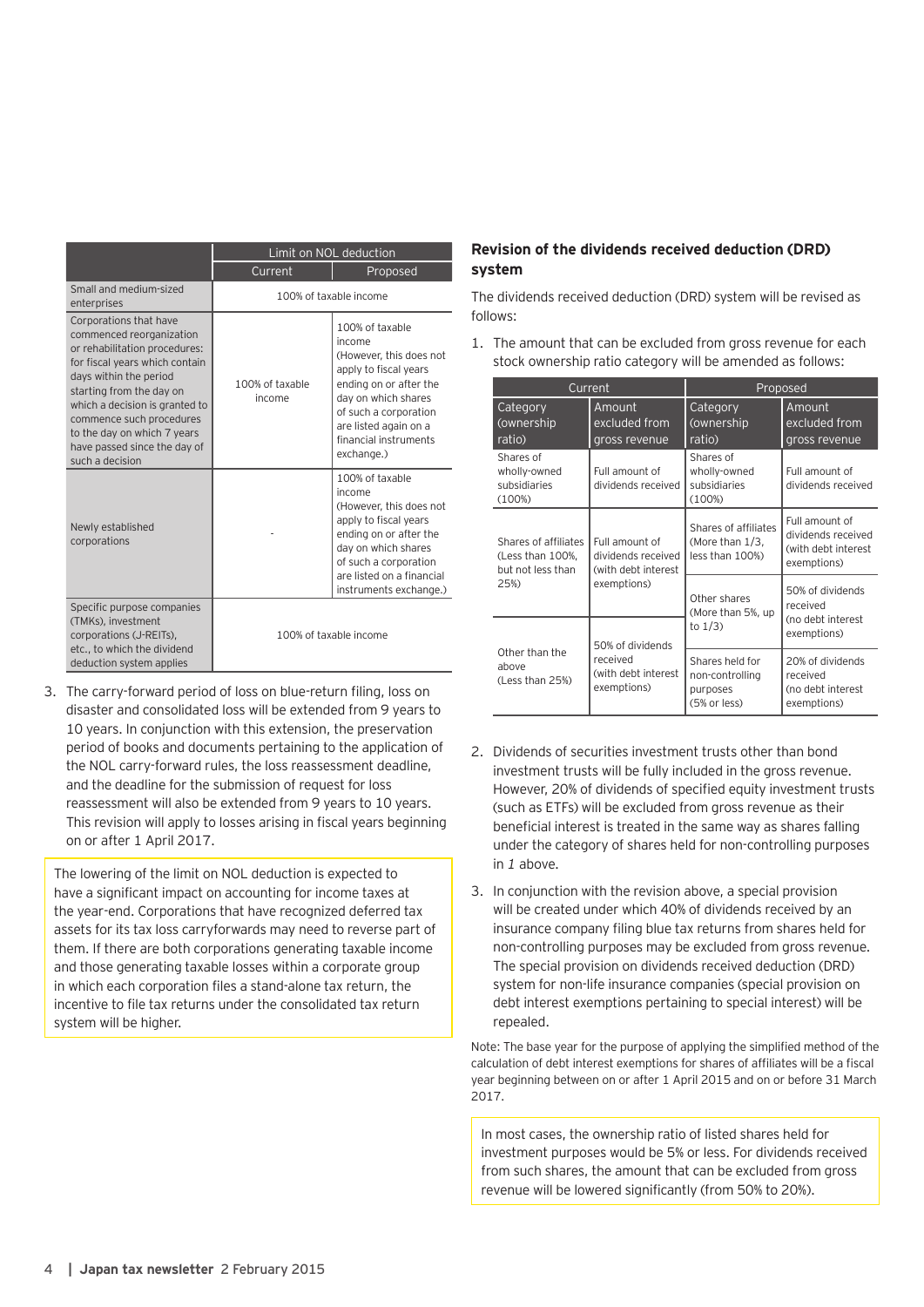#### **Revision of tax credit for research and development (R&D) expenses**

Tax credit for R&D expenses will be revised as follows:

- 1. The limit on the total tax credit available (for both general R&D expenses and special R&D expenses) will continue to be 30% of the corporate tax liability of each fiscal year.
- 2. Tax credit for special R&D expenses will be revised as follows:
	- i. The tax credit rate will be raised as follows:
		- a. Joint research with special R&D institutions or universities and research commissioned to such institutions: 30%; and
		- b. Special R&D other than the above: 20%
	- ii. The limit on the tax credit available for special R&D expenses will be 5% of the corporate tax liability of each fiscal year separate from the limit on the total tax credit available for R&D expenses and the limit on the R&D tax credit available for Small and medium-sized enterprises to strengthen their technological base.
	- iii. The scope of special R&D expenses will be revised as follows:
		- a. With regard to special R&D institutions, corporations other than national research and development corporations will be excluded from the scope of R&D Incorporated Administrative Agencies.
		- b. The scope of outsourcing contractors for the contract research to which specified Small and medium-sized enterprises are commissioned will include public interest corporations, local government agencies, and local independent administrative agencies.
		- c. Royalties for the use of intellectual property rights paid to specified Small and medium-sized enterprises will be included.
- 3. The limit on the total tax credit available for R&D expenses and the limit on the R&D tax credit available for Small and mediumsized enterprises to strengthen their technological base will be lowered to 25% of the corporate tax liability of each fiscal year from the current 30%.

Note: The amount of R&D expenses subject to the regime above will not include the amount of special R&D expenses for which separate tax credits for special R&D expenses are available.

4. The carryover of unused creditable amount including that for Small and medium-sized enterprises will be repealed.

|                             |                         | Current                                                                 | Proposed                                                                                                                                   |
|-----------------------------|-------------------------|-------------------------------------------------------------------------|--------------------------------------------------------------------------------------------------------------------------------------------|
| Limit on total tax credit   |                         | 30% of the corporate tax liability                                      |                                                                                                                                            |
|                             | Tax credit<br>rate      | 8~10% (12% for Small and medium-sized enterprises)                      |                                                                                                                                            |
| General R&D<br>expenses     | I imit on<br>tax credit | 30% of the corporate tax<br>liability                                   | 25% of the corporate tax<br>liability                                                                                                      |
| Special R&D<br>expenses     | Tax credit<br>rate      | 12%                                                                     | i Joint research<br>with special R&D<br>institutions or<br>universities: 30%<br>ii. Other than the above:<br>20%                           |
|                             | Limit on<br>tax credit  | Within the limit on tax<br>credit available for<br>general R&D expenses | 5% of the corporate tax<br>liability of each fiscal year<br>separate from the limit<br>on tax credit available for<br>general R&D expenses |
| Unused creditable<br>amount |                         | Carryover for 1 year                                                    | Carryover will be<br>repealed                                                                                                              |

#### **Expansion of size-based taxation**

1. Revision of corporate enterprise tax rate

The standard tax rates of corporate enterprise tax and local corporate special tax for ordinary corporations with stated capital or capital contributions (hereinafter referred to as "capital") of more than 100 million yen will be revised as follows:

|                             |                                                                                    |                 |                   | Proposed          |
|-----------------------------|------------------------------------------------------------------------------------|-----------------|-------------------|-------------------|
|                             |                                                                                    | Current         | FY2015            | FY2016 -          |
|                             | Per value added levy                                                               | 0.48%           | 0.72%             | 0.96%             |
| Per capital levy            |                                                                                    | 0.2%            | 0.3%              | 0.4%              |
|                             | Annual income of 4<br>million yen or less                                          | $3.8\% (2.2\%)$ | $3.1\,(1.6\%)$    | $2.5\%(0.9\%)$    |
| Per<br>income<br>levy       | Annual income of<br>more than 4 million<br>yen, but not more<br>than 8 million yen | $5.5\%(3.2\%)$  | $4.6\% (2.3\%)$   | $3.7\%$ $(1.4\%)$ |
|                             | Annual income of<br>more than 8 million<br>yen                                     | $7.2\%(4.3\%)$  | $6.0\%$ $(3.1\%)$ | 4.8%(1.9%)        |
| Local corporate special tax |                                                                                    | 67.4%           | 93.5%             | 152.6%            |

Notes:

- 1. The percentages in the parentheses in the per income levy column indicate the tax rates after the application of the Act on Temporary Measures concerning Local Corporate Special Tax.
- 2. No tax rate reduction with respect to per income levy will be available for corporations that operate by establishing offices or business offices in 3 or more prefectures.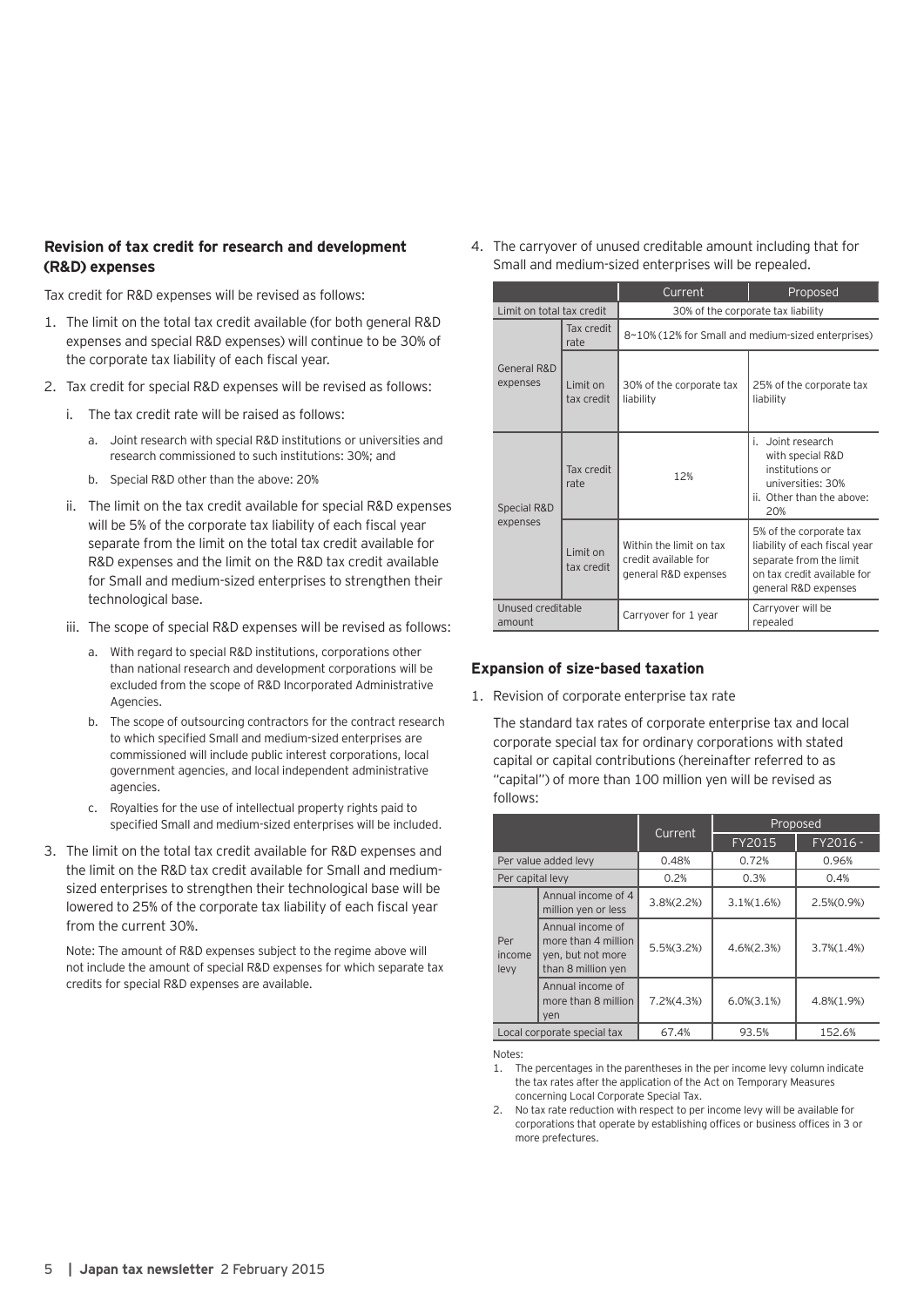2. Revision of the taxable basis of corporate enterprise tax per capital levy and the tax rate category of corporate inhabitant tax per capita levy

The amount of capital for tax purposes (the stated capital plus capital surplus for tax purposes) of a corporation may become extremely small due to, for example, the acquisition of its own shares. In order to address such a situation, the taxable basis of per capital levy will be changed from the amount of capital for tax purposes under the current rule to the larger of the "amount of capital for tax purposes" and the "total amount of stated capital and legal capital reserve." The tax rate category of corporate inhabitant tax per capita levy will also be changed to the larger of the "amount of capital for tax purposes" and the "total amount of stated capital and legal capital reserve."

3. Introduction of taxation for the promotion of salary growth with regard to per value added levy

For fiscal years beginning between on or after 1 April 2015 and on or before 31 March 2018, an increase in salary under the tax credits for the salary growth system can be deducted from the taxable basis of per value added levy if the following requirements are satisfied:

- i. The percentage increase in salary to the standard salary amount is equal to or greater than a prescribed percentage.
- ii. The amount of salary for the current fiscal year is equal to or greater than that for the previous fiscal year.
- iii. The average amount salary for the current fiscal year exceeds that for the previous fiscal year.

Note: For the specific values of prescribed percentages in *a* above, see "Revision of the salary growth system" in *8* below.

4. Measures to reduce tax burden increases resulting from the revision of the corporate enterprise tax rates

For ordinary corporations with stated capital of more than 100 million yen, but with a value added amount of less than 4 billion yen, measures will be implemented to reduce tax burden increases resulting from the revision of the corporate enterprise tax rates for a period of 2 years.

|                                                               | Amount deducted from corporate enterprise tax due                                                                                                                                                                                                                                                                   |                                                                                                                                                                                                                                                                                                                     |
|---------------------------------------------------------------|---------------------------------------------------------------------------------------------------------------------------------------------------------------------------------------------------------------------------------------------------------------------------------------------------------------------|---------------------------------------------------------------------------------------------------------------------------------------------------------------------------------------------------------------------------------------------------------------------------------------------------------------------|
| Value added<br>amount                                         | Fiscal years beginning<br>between on or after 1 April<br>2015 and on or before 31<br>March 2016                                                                                                                                                                                                                     | Fiscal years beginning<br>between on or after 1 April<br>2016 and on or before 31<br>March 2017                                                                                                                                                                                                                     |
| 3 billion yen<br>or less                                      | (Amount of enterprise tax<br>for the fiscal year - Amount<br>calculated by multiplying the<br>taxable basis of each category<br>for the fiscal year by the<br>applicable enterprise tax rate<br>as of 31 March 2015) $\times$ 1/2                                                                                   | (Amount of enterprise tax<br>for the fiscal year - Amount<br>calculated by multiplying the<br>taxable basis of each category<br>for the fiscal year by the<br>applicable enterprise tax rate<br>as of 31 March 2016) $\times$ 1/2                                                                                   |
| More than 3<br>billion yen, but<br>less than 4<br>billion yen | (Amount of enterprise tax<br>for the fiscal year - Amount<br>calculated by multiplying the<br>taxable basis of each category<br>for the fiscal year by the<br>applicable enterprise tax rate<br>as of 31 March 2015) $\times$ a<br>percentage between 1/2 and<br>O depending on the amount of<br>value added amount | (Amount of enterprise tax<br>for the fiscal year - Amount<br>calculated by multiplying the<br>taxable basis of each category<br>for the fiscal year by the<br>applicable enterprise tax rate<br>as of 31 March 2016) $\times$ a<br>percentage between 1/2 and<br>O depending on the amount of<br>value added amount |

## **Creation of a taxation system for helping corporations to strengthen their local presence**

In conjunction with the amendment to the Local Revitalization Act, measures will be taken to introduce special depreciation or a special tax credit for corporate tax applicable to the acquisition of a building located in a local area and to expand the job development tax system. Under this system, separate measures will be taken to help local corporations to strengthen their headquarter functions (expansion type) and help corporations to relocate their headquarter functions from a metropolitan area to a local area (relocation type).

1. Special depreciation or special tax credit for the acquisition of a building located in a local area

The "expansion type" measures will apply to cases where a corporation filing blue tax returns receives approval for the local operation reinforcement implementation plan (provisional name) under the Local Revitalization Act during the period from the enforcement date of the amendment to the Local Revitalization Act to 31 March 2018, and acquires and makes available for use in its business operations a building and its improvements and structures specified in the local operation reinforcement implementation plan within 2 years from the date of the approval provided that the acquired property satisfies a certain size requirement. The "relocation type" measures will apply to cases where the local operation reinforcement implementation plan proposes the relocation of a specified facility (provisional name) under the Act from one of the specified areas (provisional name) under the Act to an area other than large cities (provisional name) under the Act (relocation from a metropolitan area to a local area). The ratio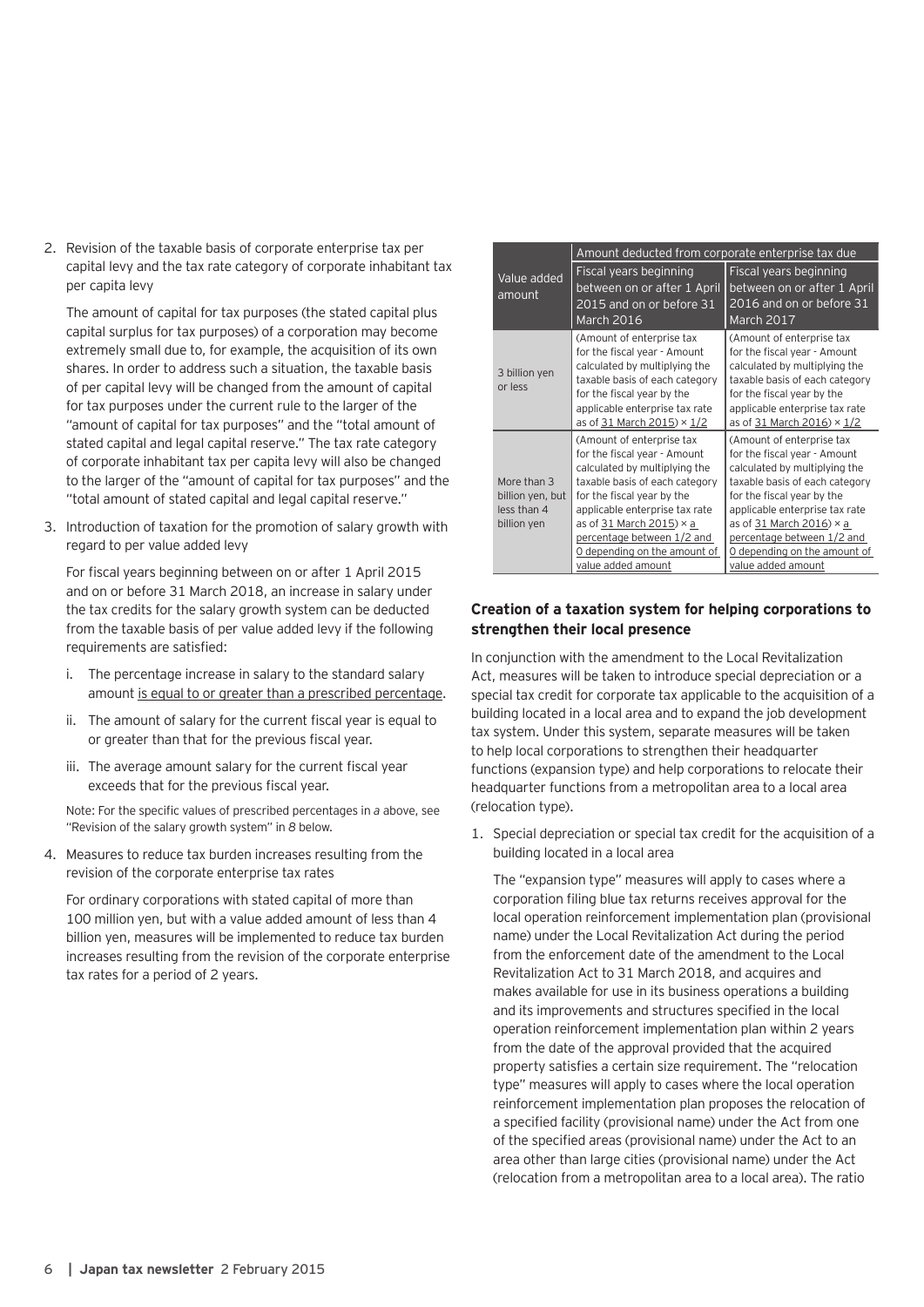of special deprecation and the ratio of special tax credit for both cases are shown in the following table. A corporation may only elect the application of either the special depreciation or the special tax credit. The amount of special tax credit is subject to a limit of 20% of corporate tax liability of each fiscal year.

Note: "Provided that the acquired property satisfies a certain size requirement" mentioned above refers to cases where the total acquisition cost of a building and its improvements and structures is at least 20 million yen (or 10 million yen for Small and medium-sized enterprises).

|                    |                                     | Ratio of special tax credit                                                                               |                                                                  |
|--------------------|-------------------------------------|-----------------------------------------------------------------------------------------------------------|------------------------------------------------------------------|
|                    | Ratio of<br>special<br>depreciation | Acquisitions by a<br>corporation that<br>has received the<br>approval for the<br>plan by 31 March<br>2017 | Acquisitions other<br>than those specified<br>in the left column |
| Expansion<br>type  | 15%                                 | 4%                                                                                                        | 2%                                                               |
| Relocation<br>type | 25%                                 | 7%                                                                                                        | 4%                                                               |

2. Expansion of the job development tax system

The application of the job development tax system in cases where the number of employees has increased will be revised as follows:

- i. In the case where a corporation filing blue tax returns receives approval for the local operation reinforcement implementation plan during the period from the enforcement date of the amendment to the Local Revitalization Act to 31 March 2018 and has relocated to, newly established or expanded a business office that is a specified facility (such as a local office) in accordance with the local operation reinforcement implementation plan during the fiscal years containing the period from the date of the approval to the day on which 2 years have passed since the date of the approval (eligible fiscal years), the amount of tax credit available will be calculated by multiplying the number of increased employees at the specified facility (up to the number of increased employees in the entire corporation) by either of the following amounts as applicable:
	- a. Cases where the current requirements are satisfied: 500,000 yen; or
	- b. Cases where the current requirements other than the requirement that the ratio of the increase in the total number of employees be 10% or more are satisfied: 200,000 yen.

ii. In the case where "relocation type" measures are applicable under *i* above, the amount of tax credit available in each eligible fiscal year after the fiscal year in which such measures are applied will be calculated by multiplying the total number of increased employees at the business office that is a specified facility during eligible fiscal years prior to said fiscal year by 300,000 yen.

Notes:

- 1. In the case where the measures mentioned in *i* above are applicable, if the case falls under *a* above, the number of increased employees underlying the application of said measures will be deducted from the number of increased employees underlying the application of the current job development tax system.
- 2. The measures mentioned in *ii* above will not be applicable to cases where employees are terminated at the convenience of the employer or the employer engages in an amusement business.
- 3. The measures mentioned in *ii* above will not be applicable to a fiscal year in which the number of employees at the business office that is a specified facility or in the entire corporation has decreased, and subsequent fiscal years.
- 4. The amount of tax credit under *i* and *ii* above will be subject to a limit that is calculated by subtracting the amount of tax credit available under the current job development tax system and the amount of credit available under *1* above from 30% of the corporate tax liability of each fiscal year.

|                    |                                               | Tax credit (per increased employee)           |
|--------------------|-----------------------------------------------|-----------------------------------------------|
|                    | The percentage increase                       | The percentage increase                       |
|                    | in the total number of                        | in the total number of                        |
|                    | employees of the entire                       | employees of the entire                       |
|                    | corporation: less than 10%                    | corporation: 10% or more                      |
| Expansion<br>type  | 200,000 yen                                   | 500,000 yen                                   |
|                    | 200,000 yen                                   | 500,000 yen                                   |
| Relocation<br>type | (300,000 yen (up to 3)<br>consecutive years)) | (300,000 yen (up to 3)<br>consecutive years)) |

#### **Others**

#### • Revision of the salary growth system

With regard to the requirements for the application of the salary growth system listed below, the required percentage increase in salary in *a* below will be revised.

#### *Requirements*

- a. The percentage increase in salary to the standard salary amount is equal to or greater than a prescribed percentage.
- b. The amount of salary for the current fiscal year is equal to or greater than that for the previous fiscal year.
- c. The average amount salary for the current fiscal year exceeds that for the previous fiscal year.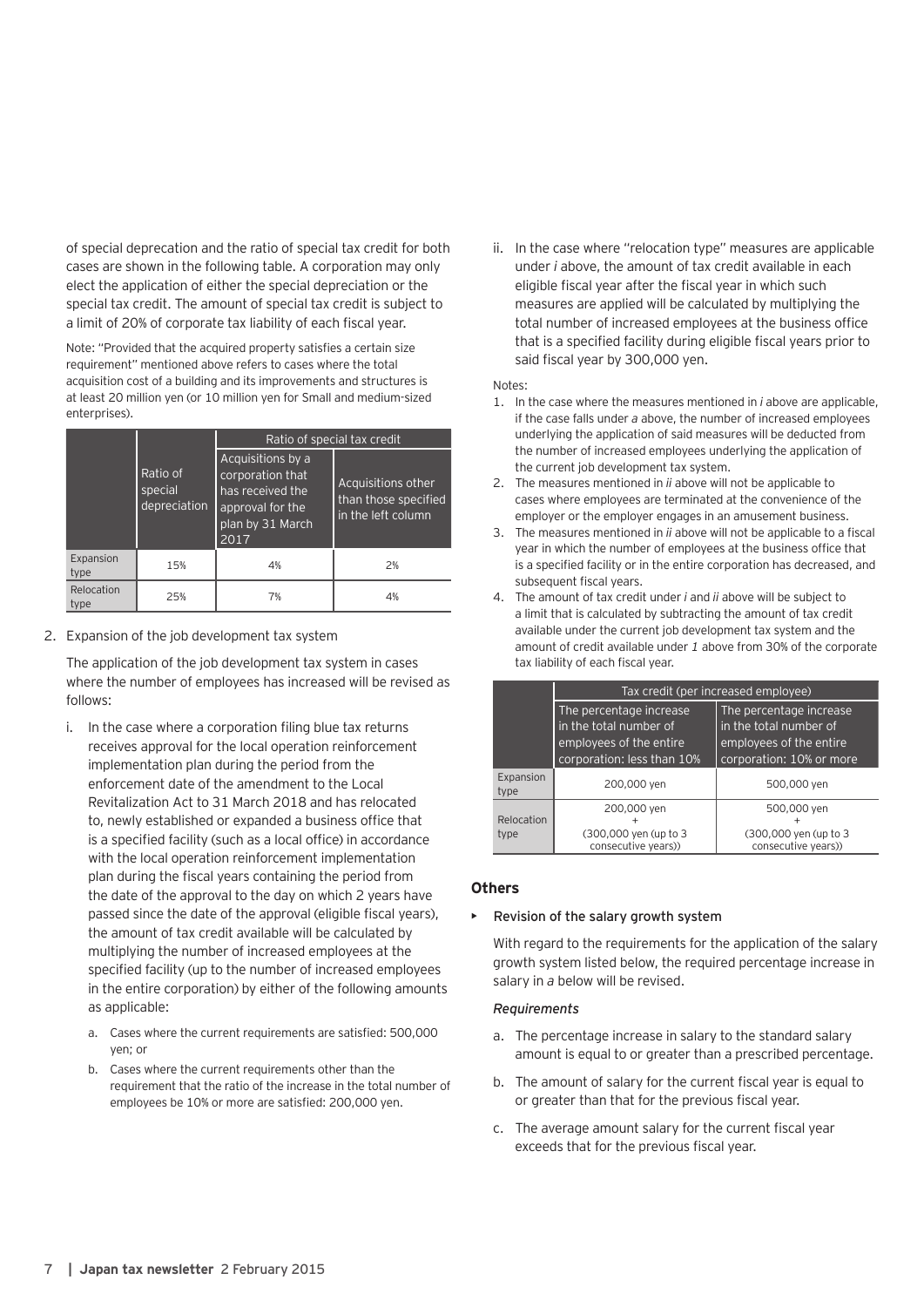#### *Proposal of the required percentage increase in salary*

1. Small and medium-sized enterprises

The required percentage increase in salary will be changed from 5% to 3% for the applicable fiscal years beginning on or after 1 April 2016.

2. Corporations other than Small and medium-sized enterprises

The required percentage increase in salary will be changed from 5% to 4% for the applicable fiscal years beginning between on or after 1 April 2016 and on or before 31 March 2017.



#### Revision of the method for effectiveness testing of option transactions

With regard to hedge effectiveness testing for option transactions accounted for under the deferral or fair value hedge accounting, a corporation may change the effectiveness testing method to a method based on the comparison between the valuation difference on assets that are hedged items and changes in fair value of the underlying instrument of the option transactions by submitting a written notice to the district director of the tax office.

• Revision of the special provisions for taxation on specific purpose companies (TMKs)

With regard to the special provisions for taxation on TMKs, TMKs established on or before 1 April 2010 that have not submitted the notice of the commencement of business by 31 March 2015 will be subject to the requirement that the ratio of specified capital contributions offered within Japan should exceed 50% starting in fiscal years beginning on or after 1 April 2015.

• Elimination of double taxation due to the tax-accounting mismatch in investment corporations (J-REITs)

Given the amendment to the Investment Trust Act, an amount equivalent to the amount of increase in the provision for temporary difference adjustment (provisional name), which is part of the distribution of excess profit, will be included in the amount of dividends that are included in the amount of allowance for temporary difference (provisional name). In addition, the amount of increase in the reserve for temporary difference adjustment (provisional name) will be deducted from the amount of distributable profit under the over 90% controlling dividend requirement.

Extension of the special provisions on replacement under item 9 (deferred capital gain taxation applicable to the replacement of long-lived assets)

The application period of the special provision on the replacement of specified assets as applicable to the replacement of domestic and long-lived land, buildings, etc. with domestic land, buildings, machinery and equipment, etc. (Article 65-7(1) (ix) of the Special Taxation Measures Law) will be extended for a period of 2 years and 3 months (until 31 March 2017) subject to the following revisions:

- 1. Machinery and equipment and container freight cars will be excluded from the scope of eligible replacement assets.
- 2. With regard to the replacement of assets from those in an area other than large cities (provisional name) under the amended Local Revitalization Act with assets from those in a large city, the ratio of deferred taxation will be lowered from 80% to 75% (in the case of the replacement of assets to specific area (provisional name) under the amended Local Revitalization Act, the ratio of deferred taxation will be lowered from 80% to 70%).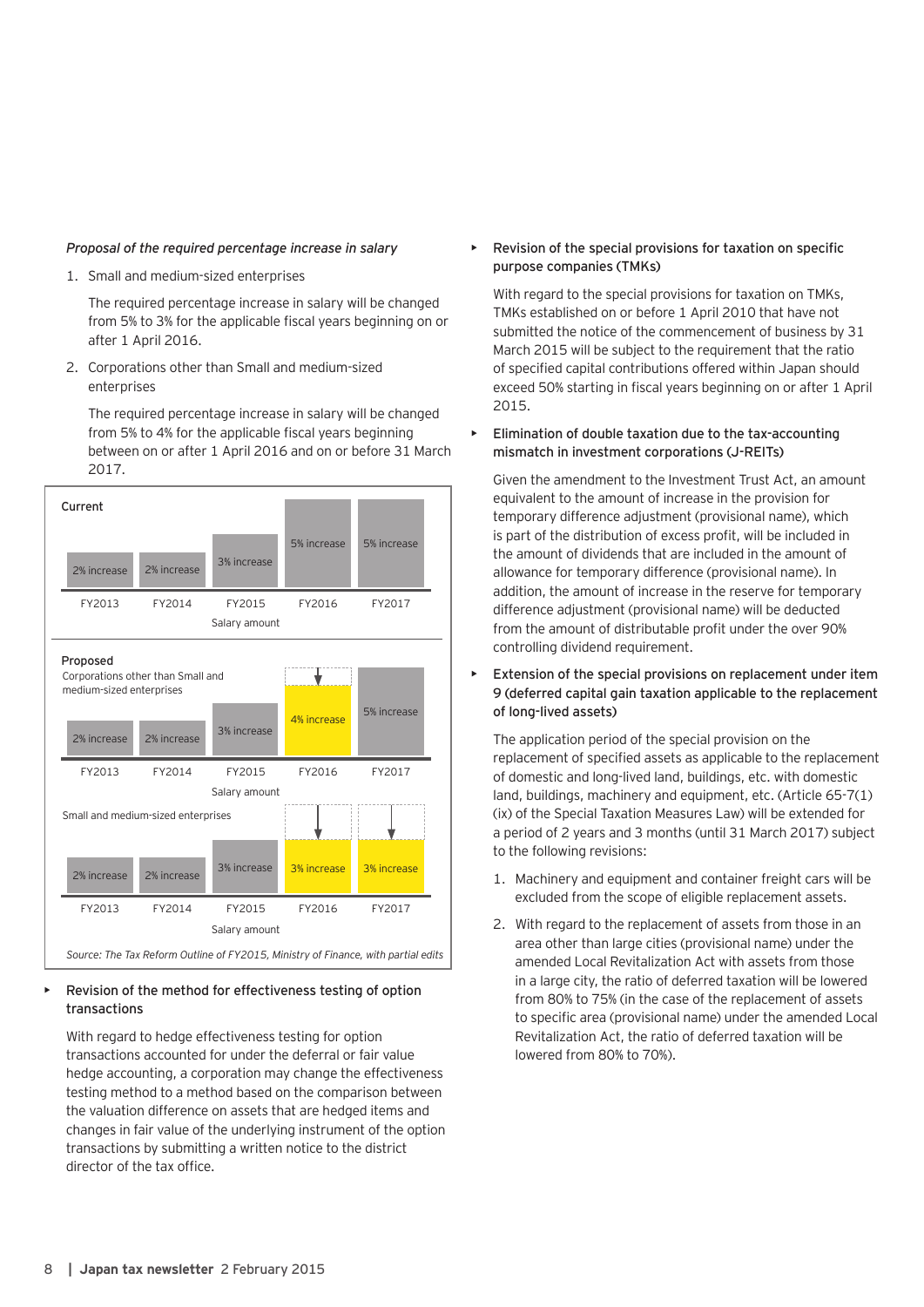# **International taxation**

#### **Revision of the foreign dividends exclusion (FDE) system**

- Dividends that a domestic corporation receives from its foreign subsidiary (i.e., a foreign corporation satisfying certain requirements including a stock ownership ratio of 25% or more) will be excluded from the FDE system if they are wholly or partially included as deductible expenses according to the laws of the country where the headquarters of the foreign subsidiary reside.
- If a portion of the dividends that a domestic corporation receives from its foreign subsidiary are included as deductible expenses as mentioned above, the domestic corporation may elect to exclude only such portion from the FDE system. In this case, the domestic corporation is required to attach prescribed statements to the tax return and preserve certain documents.
- Foreign tax credits will be available for the amount of withholding taxes imposed on dividends that are excluded from the FDE system.

This revision will apply to dividends that a domestic corporation will receive from its foreign subsidiary in fiscal years beginning on or after 1 April 2016. However, the old rule will continue to apply to such dividends received from a foreign subsidiary during fiscal years beginning between on or after 1 April 2016 and on or before 31 March 2018 (limited to those pertaining to stocks of said foreign subsidiary held by the domestic corporation as of 1 April 2016).

The foreign dividends exclusion (FDE) system, which was introduced as part of the 2009 tax reforms, permitted the exclusion of foreign dividends from taxable income without any limitation on the eligible amount, including those that are included as deductible expenses on the part of the paying entity (deductible dividends). BEPS (Base Erosion and Profit Shifting) Action 2: Neutralise the Effect of Hybrid Mismatch Arrangements published in September 2014 addresses the issue of double non-taxation resulting from the existence of dividends that are included as deductible expenses in the country where the paying entity resides and excluded from taxable income in the country where the receiving entity resides. In response to this recommendation, deducible foreign dividends (such as preferred dividends on redeemable preference shares in Australia and interest on capital dividends in Brazil) will be excluded from the FDE system.

#### **Revision of the controlled foreign company rules**

1. Revision of the trigger tax rate

The effective tax rate used as a measure for determining whether a foreign subsidiary is a specified foreign subsidiary under the controlled foreign company rules (also called the trigger tax rate) will be changed from "20% or less" to "less than 20%."

- 2. Revision of the exemption rules
	- The scope of controlled companies as applicable to the business purpose test will include a domestic corporation satisfying certain requirements including 50% or more of its outstanding shares owned by a specified foreign subsidiary. Under the current requirements, a foreign corporation that would otherwise be treated as a specified foreign subsidiary will be exempted from the application of the CFC rules as a regional headquarters company if it manages and controls at least two controlled companies. Under the new requirements, such a foreign corporation would be treated as a regional headquarters company if it manages and controls multiple controlled companies including at least two controlled companies that are foreign corporations.
	- Under the revised rules, for a foreign corporation to be qualified as an operating holding company in the application of the business purpose test, the ratio of the total book value of the shares held by the regional headquarters company in its controlled companies that are foreign corporations to the total book value of the shares held by the regional headquarters company in all of its controlled companies, or the ratio of the total consideration received by the regional headquarters company for its management and control activities conducted for its controlled companies that are foreign corporations to the total consideration received by the regional headquarters company for its management and control activities conducted for all of its controlled companies will be required to exceed 50%, in addition to the existing requirements.
	- In the application of the unrelated party test, transactions between a regional headquarters company whose main business is wholesale trade and its controlled company that is a domestic corporation will be regarded as related-party transactions.
- 3. Revision of return filing requirements

In the case where no document stating that the exemption rules have been applied had been attached to the tax return or no materials clarifying the application of the exemption rules had been preserved, the exemption rules may still be applied if the district director of the tax office finds any unavoidable grounds for such omission of attachment or preservation provided that said document and materials have been submitted.

The revisions described in *1* through *3* above will apply to the fiscal years of a specified foreign subsidiary beginning on or after 1 April 2015.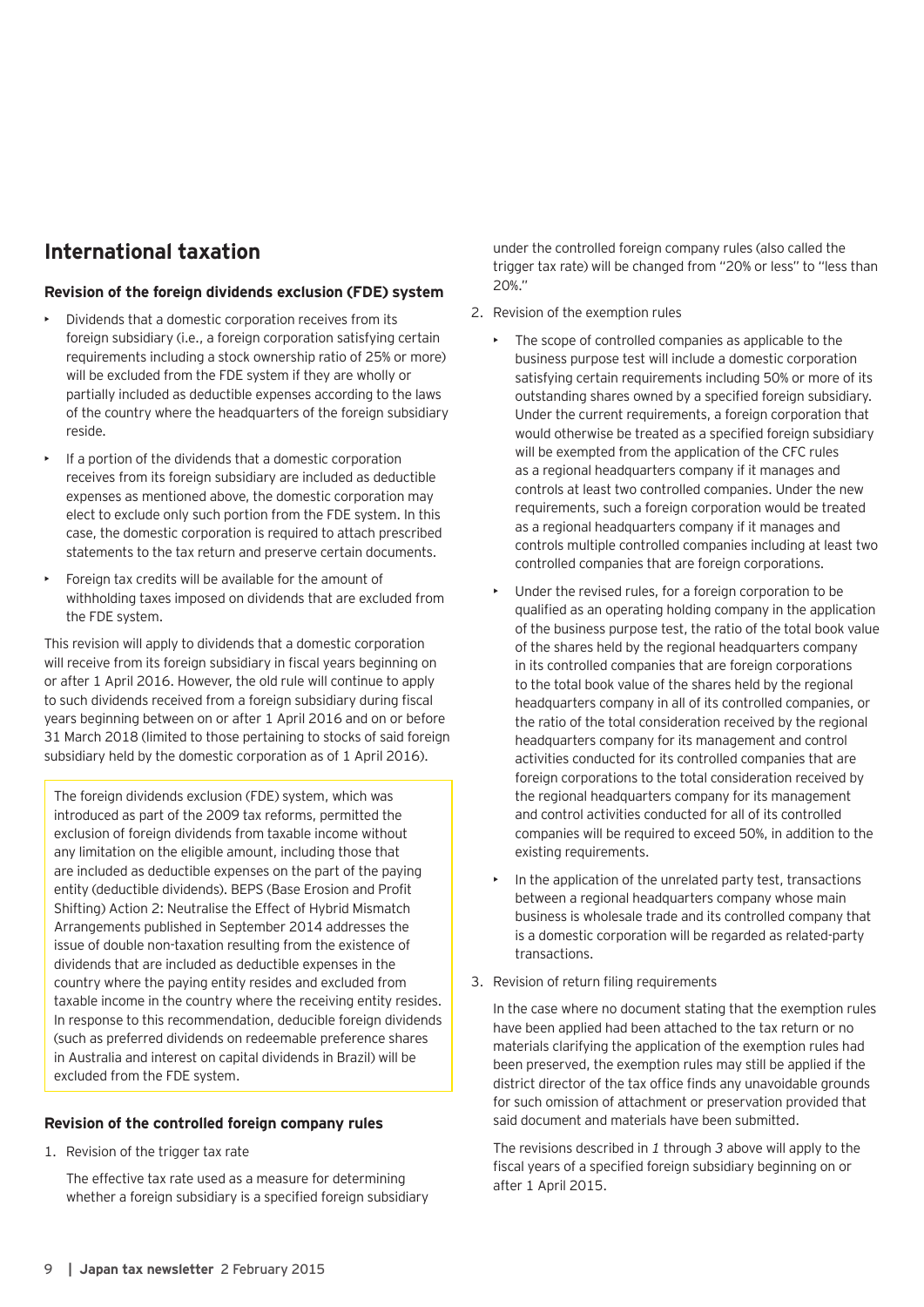- 4. Treatment of cases where a specified foreign subsidiary receives dividends from its subsidiary
	- Dividends that a specified foreign subsidiary receives from its subsidiary (i.e., a corporation satisfying certain requirements including a stock ownership ratio of 25% or more) will not be deducted in the calculation of the amount included in the taxable income of the specified foreign subsidiary if they are deductible dividends (i.e., the dividends are wholly or partially included as deductible expenses according to the laws of the country where the headquarters of the subsidiary reside).
	- Any portion of deductible dividends that a specified foreign subsidiary receives from another specified foreign subsidiary will be deducted in the calculation of the amount included in the taxable income of the former to the extent it arises from the amount included in the taxable income of the latter.

This revision will apply to the amount included in the taxable income of a specified foreign subsidiary for its fiscal years beginning on or after 1 April 2016.

5. Treatment of cases where a domestic corporation receives dividends from its specified foreign subsidiary

Deductible dividends that a domestic corporation receives from a specified foreign subsidiary will not be included in the calculation of taxable income of the domestic corporation until the cumulative amount of such deductible dividends reaches the total amount included in the taxable income of the specified foreign subsidiary during its fiscal year that includes the day on which the domestic corporation receives dividends and fiscal years beginning within 10 years before the day on which said fiscal year begins.

This revision will apply to dividends that a domestic corporation will receive from its specified foreign subsidiary in fiscal years beginning on or after 1 April 2016. However, the old rule will continue to apply to such dividends received from a specified foreign subsidiary during fiscal years beginning between on or after 1 April 2016 and on or before 31 March 2018 (limited to those pertaining to stocks of said specified foreign subsidiary held by the domestic corporation as of 1 April 2016).

As a result of the revision of the trigger tax rate, a foreign subsidiary residing in a country whose corporate tax rate is 20% such as the U.K. (in or after April 2015) and Thailand will not be treated as a specified foreign subsidiary. (However, such a foreign subsidiary may continue to be treated as a specified foreign subsidiary after the effective date of the revision if it has a certain amount of non-taxable income.)

### **Measures concerning the change to the attributable income approach**

For the smooth implementation of the change in international taxation principle to an attributable income approach introduced as part of the 2014 tax reforms, the following measures will be taken:

- 1. It will be clarified that interest that a foreign corporation receives on trade receivables due within 6 months does not fall under "domestic asset investment/holding income," a category of Japan-sourced income under the Corporate Tax Act.
- 2. If there is any intra-company transaction between a permanent establishment (PE) of a foreign corporation and its headquarters that falls under an asset transfer or acquisition by the PE that would give rise to Japan-sourced income such as a capital gain or rental income on domestic real estate that is taxable regardless of whether it is attributable to the PE, the intracompany transaction will be deemed to have been carried out at the amount equivalent to the book value immediately preceding the transaction in the calculation of income of the foreign corporation pertaining to the PE-attributable income.
- 3. The deductible amount under the interest expense deduction system pertaining to capital of a foreign bank will be limited to the amount stated in the tax return.
- 4. A calculation method to calculate foreign income for foreign tax credit purposes for a domestic corporation will be prescribed separately for PE-attributable income and other foreign-sourced income. In addition, necessary measures will be taken to clarify the calculation of income of the domestic corporation pertaining to PE-attributable income.

This revision will apply to corporate tax for fiscal years beginning on or after 1 April 2016 and income tax for 2017 and thereafter.

#### **Other revisions**

1. Reporting requirements for the automatic exchange of financial account information on non-residents

A person who intends to carry out a certain transaction such as the conclusion of a contract with a bank or certain other financial institution for the acceptance of deposits or savings through its domestic sales office (specified transaction) on or after 1 January 2017 will be required to submit a written notice containing, among other necessary matters, the following information to the head of the sales office of the reporting financial institution each time the person carries out such a specified transaction: the person's name, address, date of birth, country of residence, taxpayer identification number in the country of residence if it is a foreign state, and if the country of residence is different from the country or the region of its address, the details of such circumstances.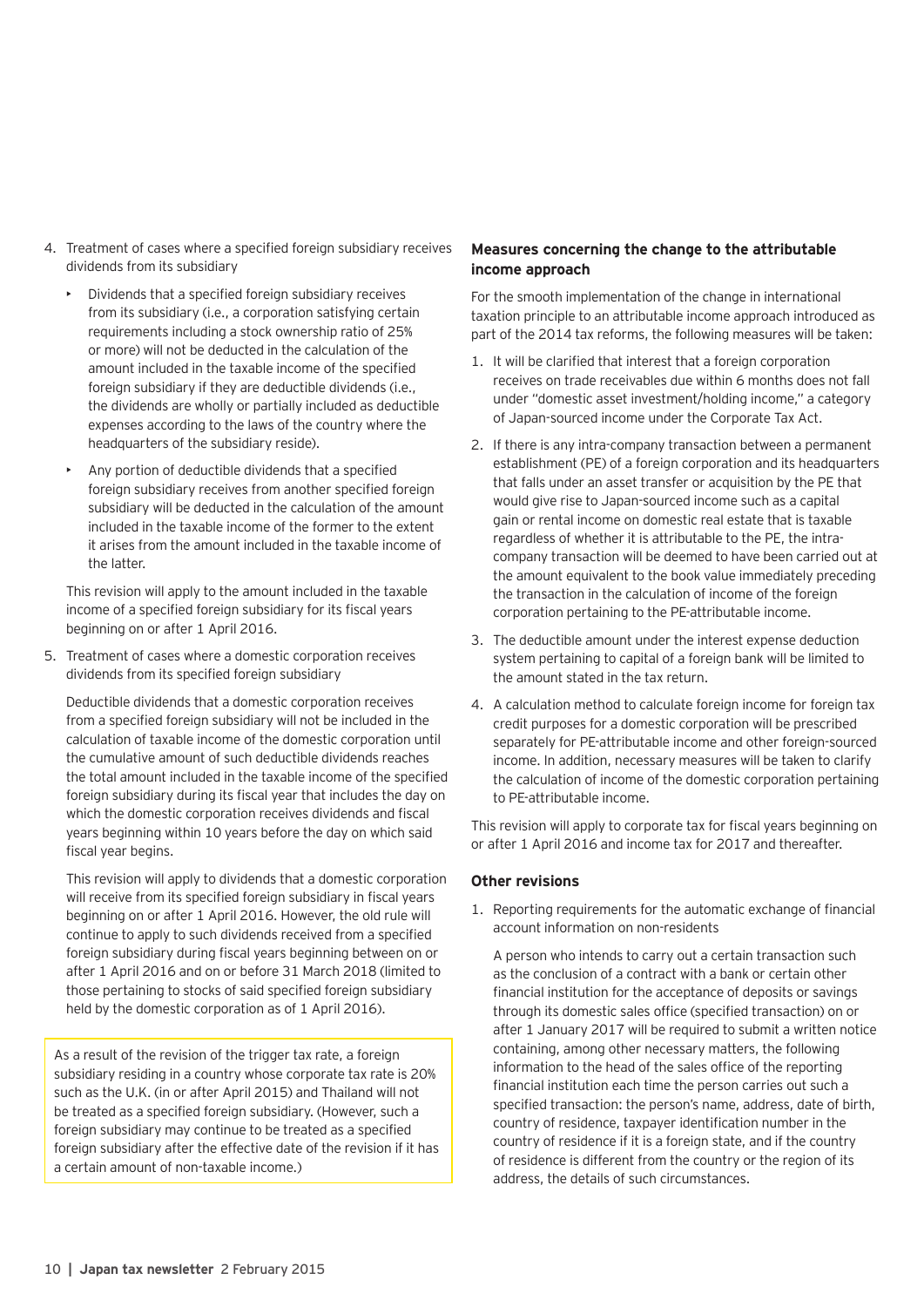In response to the agreement reached at the G20 summit to automatic exchange of account information on non-residents among the tax authorities of the G20 countries to prevent international tax evasion, new rules will be introduced that require Japanese financial institutions to report account information on non-residents.

- 2. Revision of the special provisions on eligibility assessment pertaining to cross-border reorganization
	- In the case where the actual tax burden rate of a foreign corporation cannot be calculated because of a short time period elapsed since its establishment, the tax burden

**Consumption taxation**

#### **Consumption tax increase**

The increase of consumption tax to 10% had been scheduled for October 2015 based on the Joint Reform of Social Security and Tax Systems Law. However, as Prime Minister Abe announced last November regarding the delay of the increase, the following reforms are expected.

- Consumption tax rate (national and local) will be increased to 10% on 1 April 2017.
- Designated date for transitional measures of contracted construction, etc. will be 1 October 2016.
- An "economic resiliency" clause in the Supplementary Provisions Article 18 Item 3 will be deleted.

The expiry date of the Act Concerning Special Measures for Passon of Consumption Tax will be extended to 30 September 2018, according to the change of date of the consumption tax increase to 10%.

Multiple consumption tax rates will be introduced at the time consumption tax rate is raised to 10% based on the understanding of the public including relevant businesses. Deliberations for concrete measures regarding applicable items, accounting classifications and secure funding will be conducted as soon as possible.

rate of such a foreign corporation shall be deemed to be the foreign corporate tax rate of the country where its headquarters reside that is applicable to the foreign corporation if it had reported income.

In conjunction with the abovementioned change of the trigger tax rate under the CFC rules from "20% or less" to "less than 20%," the tax burden rate used as a measure for determining whether a foreign corporation is a specified foreign corporation with less tax burden will also be changed from "20% or less" to "less than 20%."

This revision will apply to mergers and other reorganizations undertaken on or after 1 April 2015.

#### **Consumption tax for cross-border service provision**

1. Revision of the place-of-supply criteria for the provision of digital services

The place-of-supply criteria for the provision of digital services (provision of services via telecommunication lines, such as the distribution of e-books, music and advertisements) will be changed from the location of the office, etc. providing the service, to the address, etc. of the person receiving the service.

2. Scope of affected transactions

Digital services do not include the provision of services accompanying the transfer of assets (other than digital services) or simply allowing the use of telecommunication lines; however, transactions pertaining to the "licensing of copyrighted work" are included. Further deliberations regarding the scope of applicable transactions are expected to take place.

3. Implementation of reverse charge mechanism for B-to-B transactions

For the provision of B-to-B digital services, a reverse charge mechanism will be implemented, which places the obligation to paying consumption tax for the transactions on the business receiving the services.

i. Provision of B-to-B digital service

The provision of digital services, where it is clear from the nature of the services provided or relevant contractual provisions that the receiver of such services is a business, will be classified as the "provision of B-to-B digital services".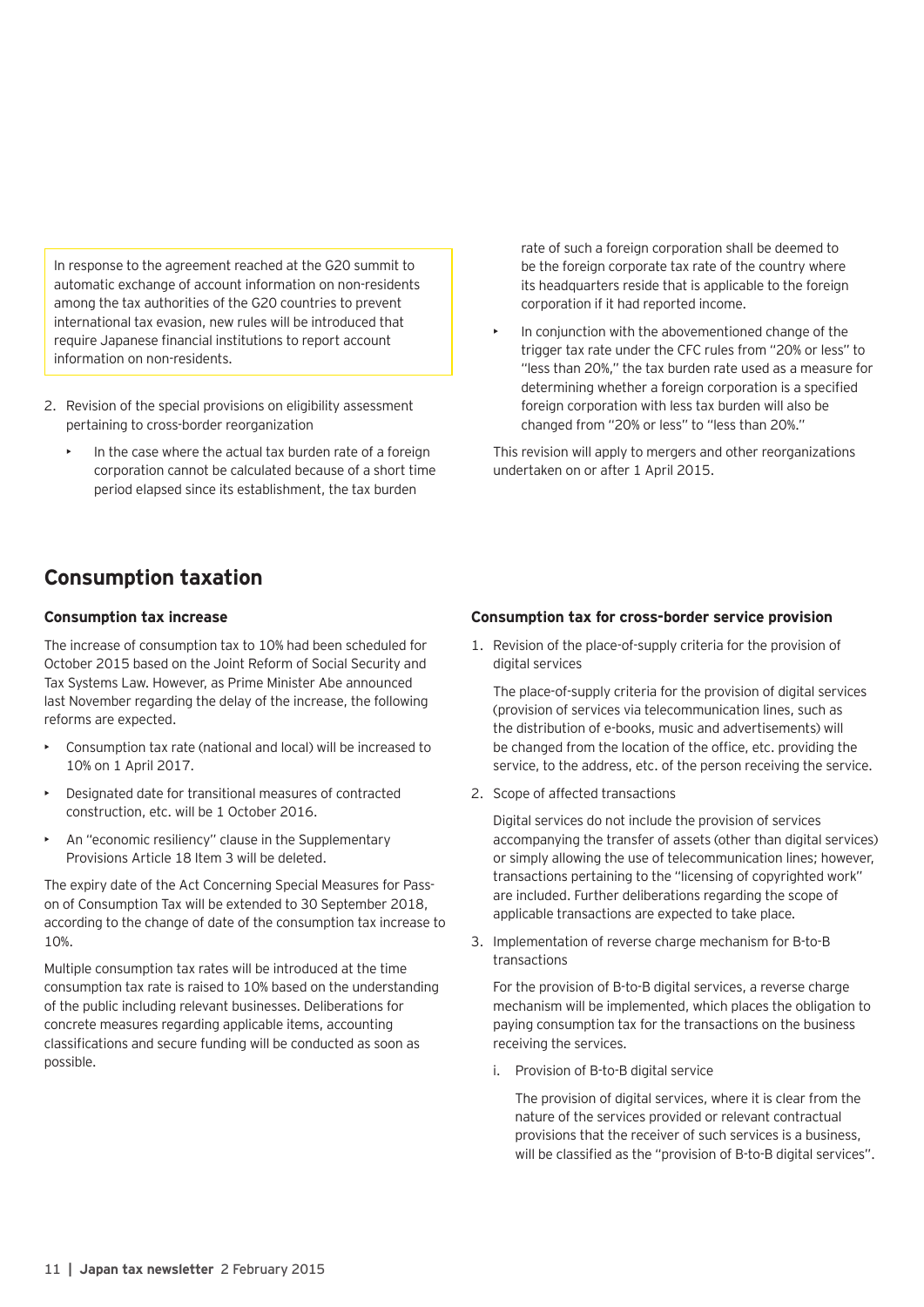ii. Overseas businesses (provider)

Overseas businesses providing B-to-B digital services will provide digital services to domestic businesses without charging consumption tax. Overseas businesses providing B-to-B digital services to domestic businesses will be required to indicate to the domestic businesses in advance that the domestic business will be responsible for paying consumption tax.

iii. Domestic businesses (customer)

As stated above, the obligation to paying consumption tax for B-to-B digital services will be placed on the business receiving the service. Although domestic businesses will receive B-to-B digital services without being charged consumption tax, the domestic businesses will become responsible for paying consumption tax related to the reverse charge. The domestic businesses will be able to claim an input tax credit for the amount of consumption tax paid.

If a tax-exempt business receives B-to-B digital services, the business will not be obligated to pay consumption tax. In addition, if the taxable sales ratio for the taxable period that a domestic business receives B-to-B digital services is 95% or greater, for the time being, the service provision performed during this taxable period is deemed null and excluded from the entity's consumption tax returns.

4. Method of taxation for B-to-C transactions and measures to secure appropriate taxation

For the provision of B-to-C digital services by overseas businesses to the Japanese market, overseas service providers will be obligated to pay consumption tax. If the B-to-C digital service is provided to domestic businesses, in principle, the domestic businesses will not be allowed to claim input tax credit for the time being. However, under certain conditions in the overseas business registration system described in section *5* below, the domestic businesses will be allowed to claim input tax credits.

i. Provision of B-to-C digital services

All digital services provided by overseas businesses other than B-to-B digital services will be classified as the "provision of B-to-C digital services".

ii. Overseas businesses (provider)

As stated above, overseas businesses providing B-to-C digital services to the Japanese market will be obligated to pay consumption tax. When B-to-C digital services are provided to domestic businesses, the overseas business registration system described in section 5 below may be applied.

iii. Domestic businesses (customer)

If services received by domestic businesses are classified as B-to-C telecommunication services, in principle, the domestic businesses receiving services classified as B-to-C digital services will not be allowed to claim input tax credits for the time being. However, the domestic businesses will be allowed to claim input tax credits if certain requirements, such as the storing of invoices listing the registration number of the overseas business, are met under the overseas business registration system described in section *5* below .

- 5. Establishment of the overseas business registration system
	- i. Registered overseas businesses

Certain overseas service providers (other than businesses which are subject to the tax exemption for small businesses) satisfying the following criteria may become registered overseas businesses by submitting an application to the Commissioner of the National Tax Agency via the district director of the tax office with jurisdiction over the place of tax payment and becoming registered.

- The overseas service provider has a business office, facility or establishment of a similar nature in Japan related to the provision of digital services for the Japanese market, or a tax agent for consumption tax purposes
- For businesses that do not have an office in Japan, etc. but are required to have a tax representative, that a tax representative has been appointed.
- There is no delinquency in payment and at least one year has passed since the cancellation of a previous overseas business registration.
- ii. Application and cancellation

The application outlined above in *i* may be made on or after 1 July 2015.

Information including the name of the registered overseas business, the address or location of its headquarters or principal office, and the registration number will be immediately disclosed online after registration is complete.

If a notification requesting a cancellation of the registration is submitted to the Commissioner of the National Tax Agency via the district director of the tax office with jurisdiction over the place of tax payment, the registration will lose its validity as of the day following the final day of the taxation period in which the notification was submitted (if the notification is submitted after a certain date, of the following taxation period).

The tax exemption for small businesses will not apply for taxation periods following the taxation period in which it was registered unless a notification to request the cancellation of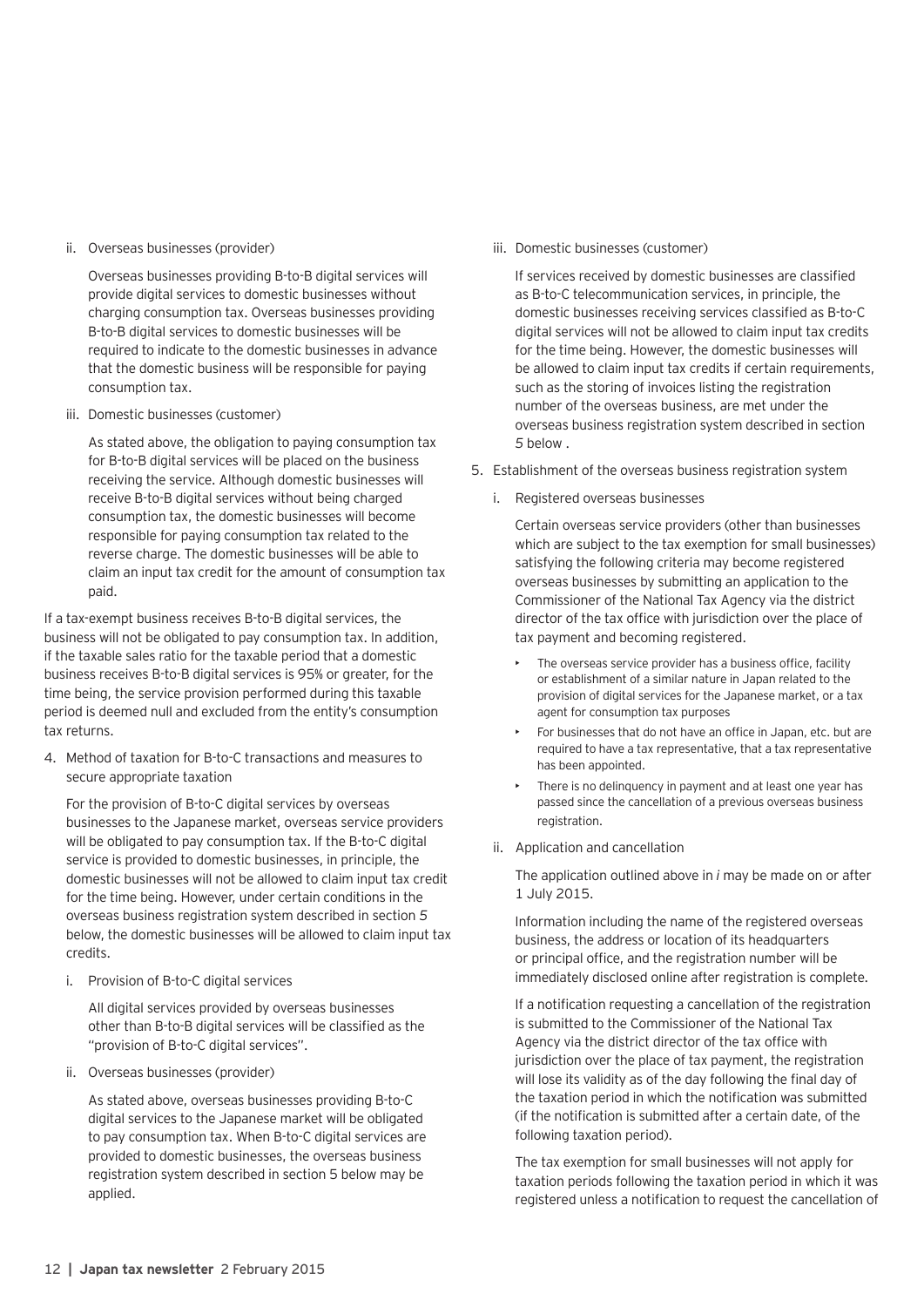the registration is submitted.

6. Tax exemption for small businesses

The Japanese consumption tax law provides an exception which exempts enterprises from consumption tax obligations under certain circumstances, such as where taxable sales during the base period do not exceed JPY10M.

The tax reform provides the following exceptions in determining the tax obligations of overseas service providers.

- For the tax exemption for small businesses, if the first day of the base period for the taxable period is before 1 October 2015, the tax reforms are deemed to have been effective from the first day of the base period.
- However, if there are circumstances which make it challenging to calculate the taxable sales with the tax reforms deemed to be effective from the first day of the base period, it is acceptable to use the amount of taxable sales calculated by deeming the tax reforms to be effective from 1 April 2015 to 30 June of the same year and multiplying it by 4.







7. Applicable period

With the exception of reforms regarding applications for registration as a registered overseas business as described in *5.ii.* above, these reforms will apply to the transfer of assets, etc. in Japan, taxable purchases, and the withdrawal of taxable goods from a bonded area occurring on or after 1 October 2015.

Under current consumption tax law, domestic businesses engaging in the distribution of e-books, music or advertisements to the Japanese market should be subject to consumption tax, while overseas businesses providing the same services should not be taxed. This has resulted in an un-level playing field between domestic and overseas businesses providing the same services. The Government Tax Commission had been discussing the potential levy of Japan Consumption Tax on cross-border services to level the playing field for some time, and this has been incorporated in the current tax reform package.

With regard to this reform, businesses involved in cross-border e-commerce, etc. (both providers and customers) should take actions such as the review of applicable transactions, the review of the classification of the services provided/received, the consideration of changes in contractual provisions, and the consideration of technological requirements for new processes. In addition, we recommend that overseas businesses (providers) check their tax filing obligations and consider registration, and that domestic businesses (customers) check tax obligations from reverse charge mechanism and, for the purpose of considering potential measures to mitigate the additional tax costs incurred depending on the situation, check the registration status of the overseas service provider and make planning decisions in the case of a low taxable sales ratio.

### **Consumption tax on provision of services such as entertainment and sports by overseas business providers**

For the provision of services such as entertainment and sports performed by overseas business providers after 1 April 2016, the reverse charge mechanism will be introduced. The obligation of consumption tax payment related to the transactions will be transferred to the business receiving the services from the business providing the services.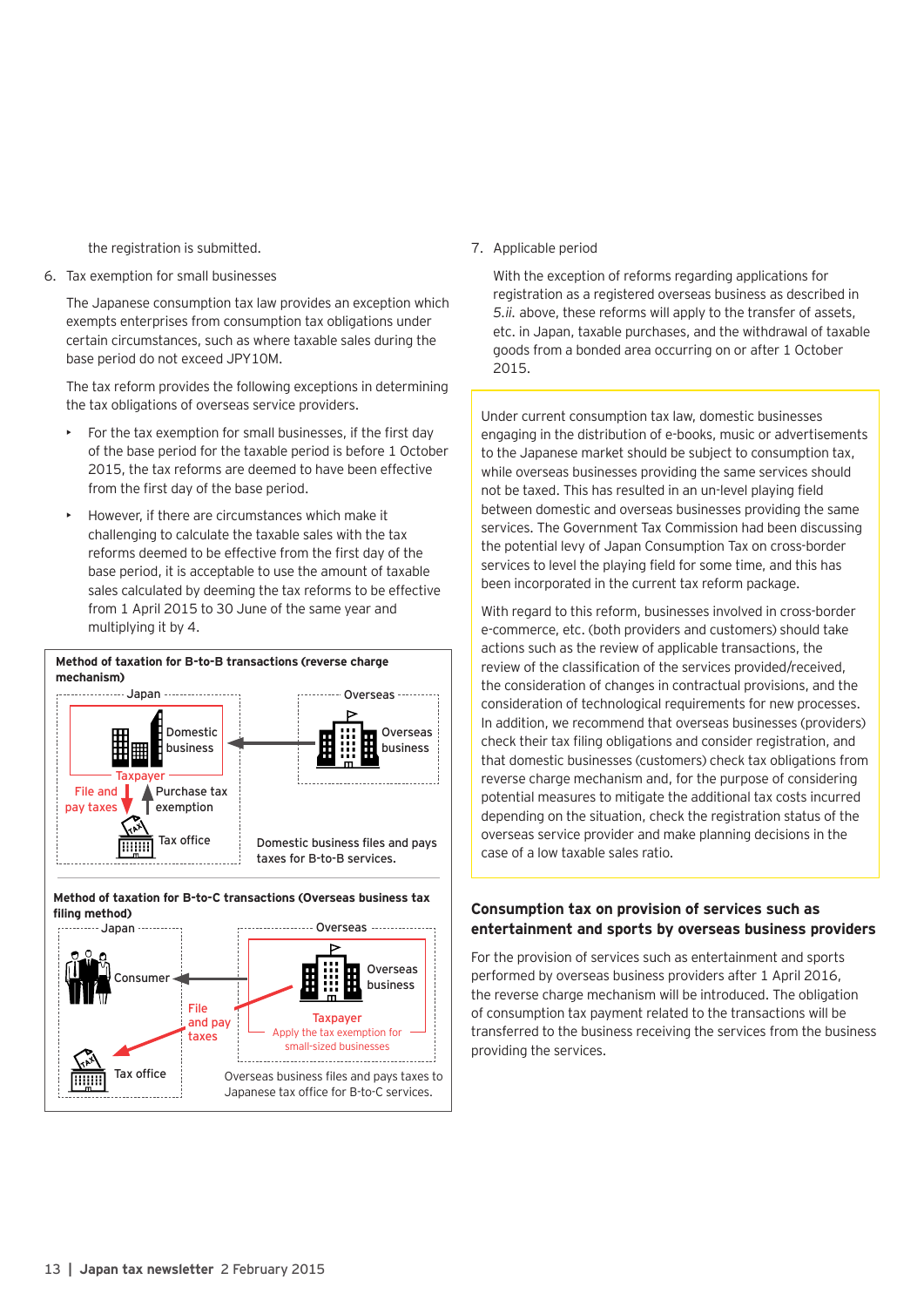## **Individual taxation**

### **New exit tax (special provision on capital gains when moving residence out of Japan)**

In order to prevent tax evasion by crossing international borders, a special provision on capital gains tax for unrealized capital gains of stocks, etc. at the time of departure from Japan will be established.

1. Outline of the proposed exit tax

Where a resident in Japan meets the criteria given in *i* below, holds applicable assets outlined in *ii* and leaves Japan to become a non-resident, the assets shall be deemed to have been transferred/sold at the time of such exit and any such gain is subject to the new proposed exit tax.

| i. Taxable persons                                                   | Residents meeting <b>both</b> of the following criteria<br>A person whose total value of taxable financial assets<br>a.<br>outlined in ii below is JPY 100 million or more AND<br>who has had a Jusho in Japan for more than 5 years<br>b.<br>over the 10 years prior to exit<br>(for the purpose of determination of the 5 year period<br>above, duration of stay in Japan under certain visa<br>categories are not counted - typically Intra Company<br>Transferee, Investor/Business Manager, Specialist<br>in Humanities/International Relations and all visa<br>categories contained in Table 1 of Immigration Control |  |
|----------------------------------------------------------------------|-----------------------------------------------------------------------------------------------------------------------------------------------------------------------------------------------------------------------------------------------------------------------------------------------------------------------------------------------------------------------------------------------------------------------------------------------------------------------------------------------------------------------------------------------------------------------------------------------------------------------------|--|
|                                                                      | and Refugee Recognition Act are not counted)                                                                                                                                                                                                                                                                                                                                                                                                                                                                                                                                                                                |  |
| ii. Taxable assets                                                   | Shares, government and private bonds and all securities<br>a.<br>under the Income Tax Law, contributions under a silent<br>partnership (tokumei kumiai) agreement, and<br>Unsettled derivative transactions, credit transactions or<br>b.<br>when-issued transactions                                                                                                                                                                                                                                                                                                                                                       |  |
| iii. Effective date                                                  | Applicable to exits from Japan on or after 1 July 2015                                                                                                                                                                                                                                                                                                                                                                                                                                                                                                                                                                      |  |
| iv. Treatment<br>of the exit<br>taxation on<br>returning to<br>Japan | Where the taxpayer who has incurred exit tax on leaving<br>Japan returns to Japan within 5 years (upto 10 years upon<br>application) and remains the holder of the previously taxed<br>assets, the previous taxation can be reversed upon an<br>amended tax return filing within 4 months after the return<br>date.                                                                                                                                                                                                                                                                                                         |  |

2. Grace period for payment of the exit tax

The taxpayer shall be granted a five-year (upto ten-year upon request) grace period for payment of the exit tax from the time of departure from Japan by pledging an asset as collateral to cover the amount of exit tax and by appointing a tax representative in Japan.

3. Adjustment for double taxation

Where the taxpayer, whilst abroad, transfers or sells the taxable asset for which a grace period has been granted earlier and that country does not permit an adjustment for double taxation that arises due to the exit tax levied in Japan, foreign tax credit of foreign income tax shall be available in Japan.

Furthermore, in the event that the taxable assets which were subject to foreign exit tax are transferred in Japan, an adjustment by stepping up the cost basis shall be permitted in Japan.

4. Transfer by gifting or inheritance

If the eligible assets of the person subject to this system (see section *1*) are transferred via gift, inheritance or bequest to a non-resident, this system will be applied to the unrealized capital losses or gains on the eligible assets at that moment.

This system is being introduced to tax unrealized capital gains at the time of departure from Japan in order to prevent tax evasion by moving to a country that does not tax capital gains and disposing of stocks, etc. there. There had been concerns about how this would affect foreign residents of Japan, but it has been clarified that most foreigners residing in Japan will be excluded from this system. The foreigners that will be subject to this system are thought to be limited to those with permanent residence status or staying on a spouse visa.

#### **Expansion of NISA (Nippon Individual Savings Account)**

1. Establishment of Junior NISA

A measure called Junior NISA will be established exempting tax on dividend income and capital gains from small amounts of listed stocks in the account of minors. Dividends and capital gains from small amount of stocks, etc. in accounts opened by those under age 20 will not be taxed. The yearly investment maximum is JPY 800,000 and the maximum non-taxable period is 5 years. Therefore, the maximum non-taxable investment will be JPY 4M (JPY 800,000 x 5 years). Such accounts can be newly opened during the 8-year period from 2016 to 2023.

2. Increase of maximum investment amount.

The maximum investment amount of current NISAs (currently JPY 1M) will be increased to JPY 1.2M from 2016.

These measures aim to increase investment by young people and raise the amount of non-taxable investment at the household level.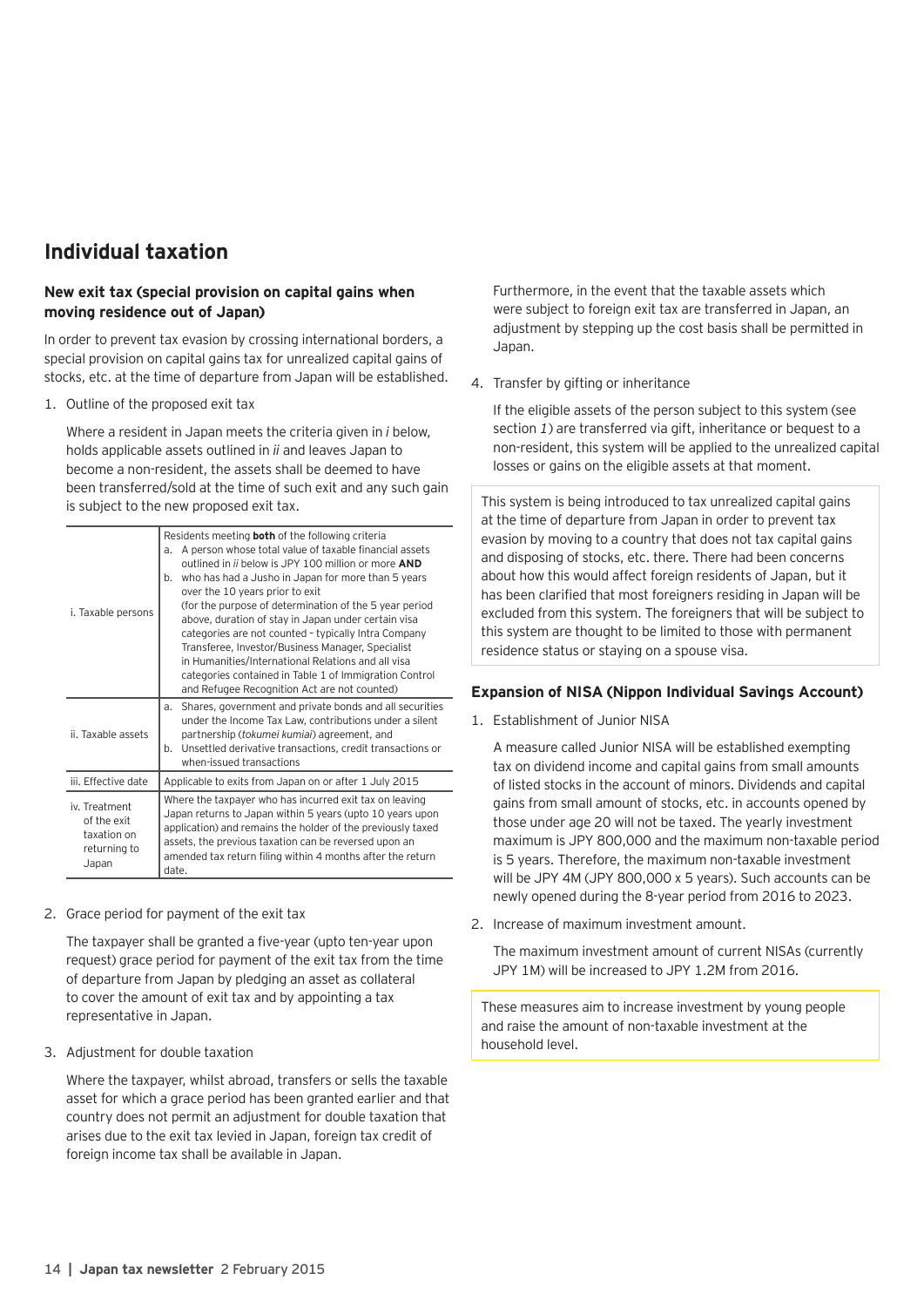#### **Establishment of measures to exempt lump-sum gifts of marriage/child-rearing funds from gift tax**

When a lineal ancestor (such as parent or grandparent, hereinafter "donor") contributes a lump-sum fund for the purpose of the payment of funds for marriage or child-rearing to an individual (between 20 and 49 years of age, hereinafter "donee") and entrusts that fund to a financial institution, an amount up to JPY 10M (maximum of JPY 3M for marriage expenses) per donee will not be taxed, as long as it was contributed during the period 1 April 2015 to 31 March 2019.

When the donee turns 50 years old (the end of the marriage/childrearing fund management contract) and there is an outstanding balance of the non-taxable contributed amount after subtracting the amount spent on marriage/child-rearing, then the donee will be taxed as if the balance was gifted at that moment.

If the donor dies before the end of the marriage/child-rearing fund management contract, the balance of the non-taxable contributed amount after subtracting the amount spent on marriage/childrearing will be deemed as having been inherited by the donee from the donor as an inheritance or bequest, and will be added to the taxed estate for the purposes of inheritance tax.

Seeing as future financial instability is one of the major reasons that younger people are reluctant to marry or have children, these measures have been established to support one's marriage, childbirth and child-rearing through the transfer of their parents' or grandparents' assets at an early stage.

#### **Expansion and extension of tax regime for promoting the acquisition of a residence**

1. Measures for exemption from gift tax for the acquisition of a residence by fund donation

The applicable period will be extended until 30 June 2019. It is expected that there will be an increase in last-minute demand for acquisition of property through the end of September 2016 when transitional measures for the rise of consumption tax to 10% will end (\*1), and that from October 2016 there will be a large reactionary drop. As a counter measure, the exempt amount will be lowered (demand-side control) from January 2016 to September 2016, and the exempt amount will be increased (demand stimulation) from October onwards to prevent the reactionary drop. In particular, from October 2016 to September 2017, the maximum non-taxable amount will be JPY 30M (only if the incurred consumption tax is 10%).

(\*1) If a contract is signed by September 2016, the old rate of 8% will apply even if the actual transfer of property occurs after April 2017.

2. Tax reduction on mortgages

The end date of the effective period will be extended for 1 year and 6 months, from 31 December 2017 to 30 June 2019.

#### **Other**

1. Expansion of *furusato* (hometown) tax payment

The limit for special deductions will be expanded to between 10% and 20% of individual inhabitants' tax. This revision will be applicable to individual inhabitants' tax for 2016 and after. A system will be introduced in which salary income earners who normally do not need to file a return and elect hometown tax payment will be able to receive the deduction in one step.

2. Overseas dependents

Taxpayers who are eligible for dependent exemptions related to family residing outside of Japan will be required to attach documents that verify that the dependent is a family member to their return or to present such documents. This change will apply to income tax for 2016 and after.

3. Extension of tax exemption for the lump-sum gift of education funds

The effective period will be extended until 31 March 2019.